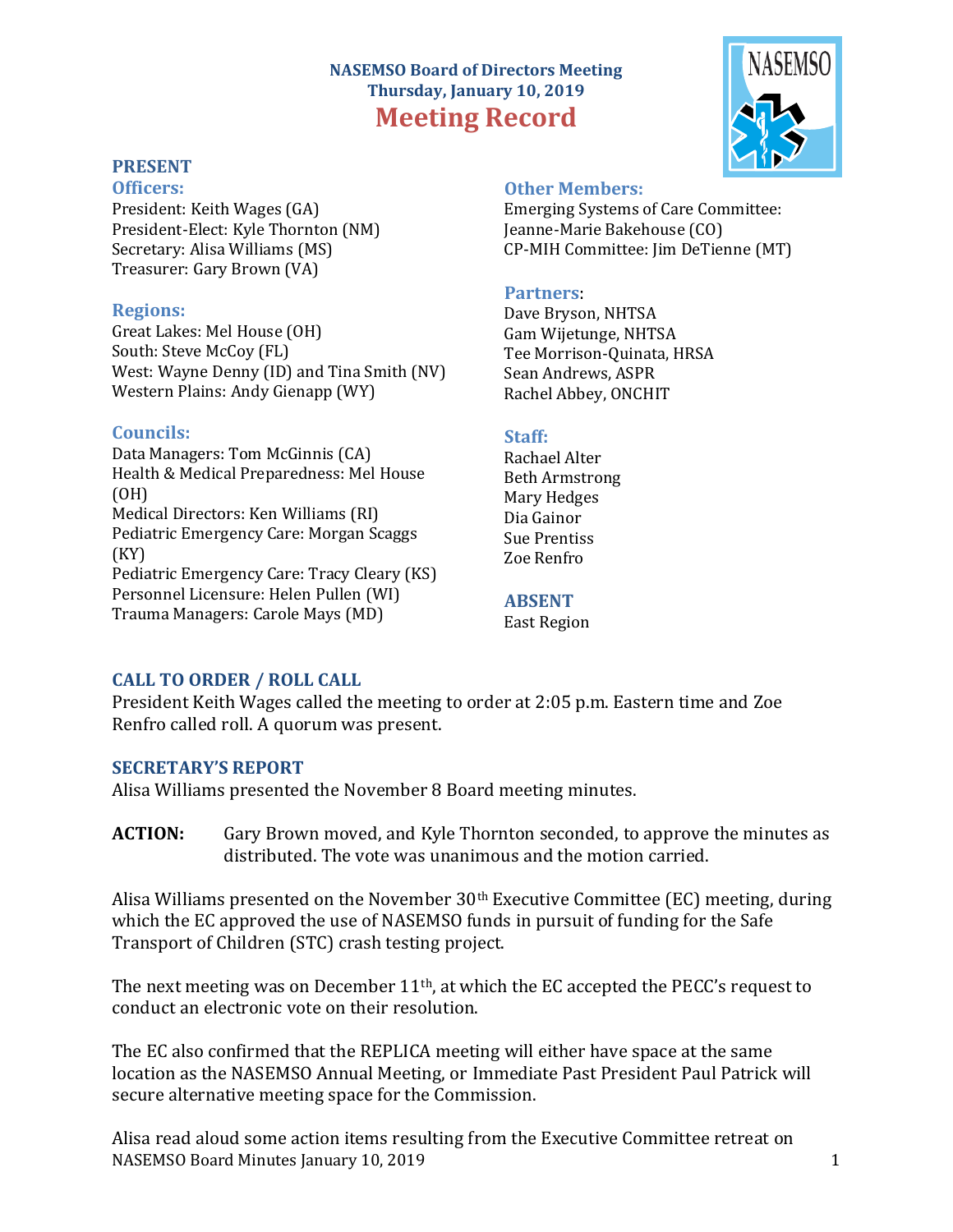December 6-7, 2018, in Alexandria, Virginia. The EC will develop a graphic representation of the NASEMSO strategic plan. The EC hopes to invite the National Native American EMS Association to become a NASEMSO member. The EC would like to institute an annual review of NASEMSO's vision, mission and values. The EC agreed that ACEP should be permitted to distribute the EMS Compass manuscript as per ACEP's request. The EC reaffirmed the NASEMSO Board's authority to determine the location of the NASEMSO Annual Meeting. The EC made a few adjustments to the 2019 Annual Meeting schedule. The EC agreed that states and individuals that do not pay dues should not have access to the members-only section of the website (implementation timeline TBD), and that a nonmember Annual Meeting registration fee should be created for the 2019 Annual Meeting. The EC agreed that, starting in 2020, NASEMSO should implement minor annual dues increases to keep pace with inflation and avoid future substantial dues increases. The EC agreed that NASEMSO should implement multiple levels of corporate membership, ranging between \$3500-\$5000 per year.

### **TREASURER'S REPORT**

**Financial Performance** – Gary Brown reported that as of December 31, 2018, NASEMSO had \$630,707 year-to-date operating income and \$652,511 in expenses.

**Program Committee** – Gary Brown reported the Program Committee met on December 11 and the Executive Committee discussed the Annual Meeting schedule during their Retreat. The EC decided to move the Board meeting from the evening to Tuesday during lunch. The Program Committee's next meeting is on February 12. Gary reported he is looking forward to experiencing the new Annual Meeting schedule format.

Dia Gainor noted the Association of State and Territorial Health Officials (ASTHO) has expressed interest in conducting a session at the NASEMSO Annual Meeting with either an appropriate NASEMSO Council/Committee or the full NASEMSO membership to discuss ASTHO's CDC-funded project on prehospital stroke care laws. Dia planned to meet with ASTHO on Monday, January 14. Gary suggested such an event would be appropriate for the full NASEMSO membership, and Keith agreed Dia should continue discussing the session with ASTHO.

#### **PRESIDENT'S REPORT**

President Wages expressed thanks to NASEMSO's federal partners on the call.

# **FEDERAL PARTNER UPDATES**

**NHTSA OEMS** – Dave Bryson reported that he was filling in for Dr. Krohmer due to a family emergency. Dave sat in on an update Dr. Krohmer gave to the Medical Directors Council at the NAEMSP Annual Meeting. Although he did not have notes from those sessions, he expressed intent to distribute them to NASEMSO soon along with a written update. Dave assured the Board that, in spite of the government shutdown, the NHTSA OEMS was not furloughed as they are funded through a trust. NHTSA OEMS employees were still being paid. The other two-thirds of NHTSA, the vehicle side, was unfortunately affected by the shutdown. Most unfortunately, that office has not been able to go out and investigate a few significant ambulance crashes during the shutdown. Those employees will be available as soon as the government is back up and running.

# **EXECUTIVE DIRECTOR'S REPORT**

NASEMSO Board Minutes January 10, 2019 2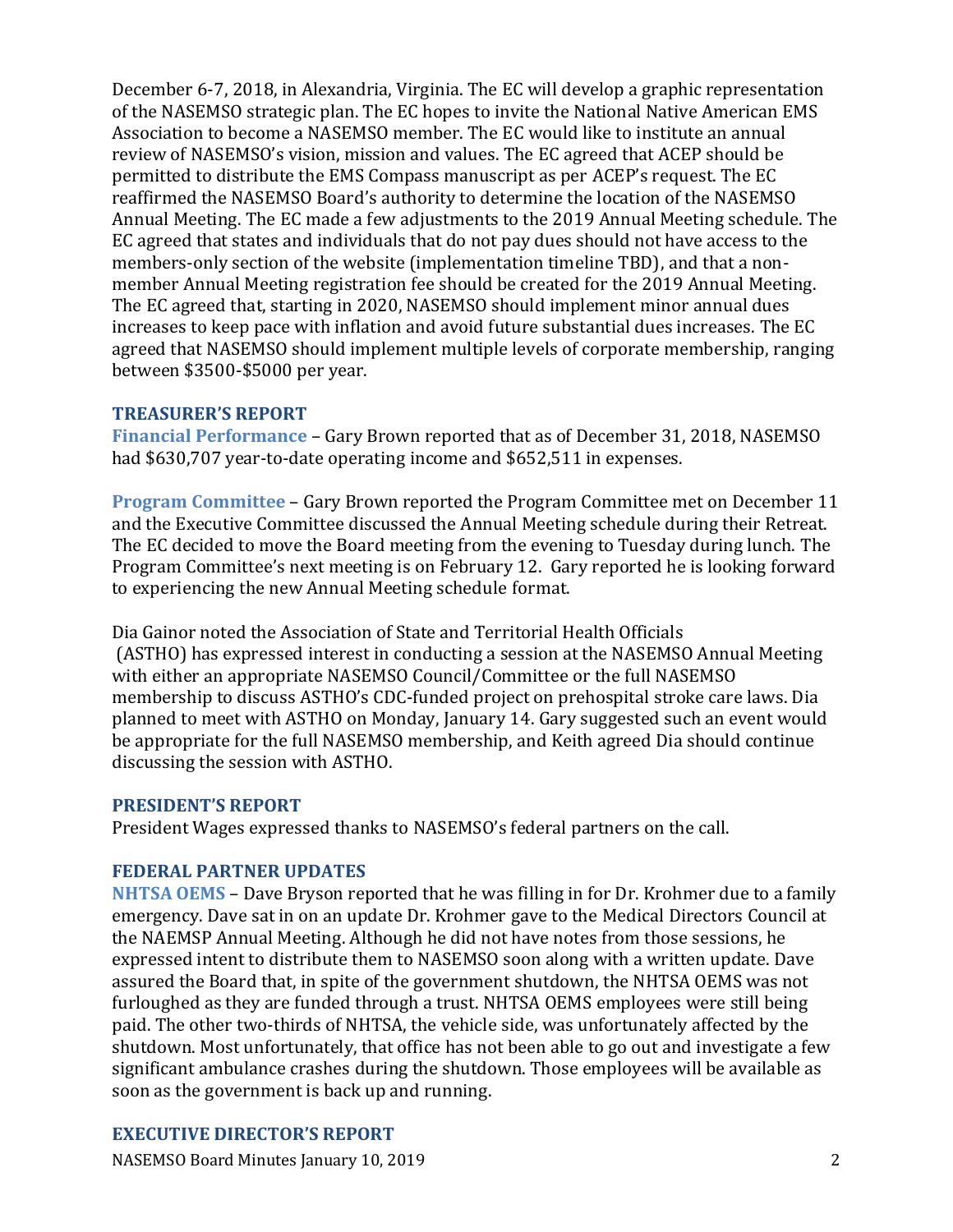**NEPS** – Dia Gainor reported the first deliverable of the National EMS Projects of Significance cooperative agreement, funded by NHTSA and HRSA, is the reissue of a small subset of the 2011 National EMS Assessment. NASEMSO is awaiting NHTSA's evaluation of the data collection and analysis plan before NASEMSO launches 55-65 questions to the state EMS offices for quantitative analysis. The focus will be on basic counts and graphical analysis of information such as number of ambulance services and vehicles, personnel, etc.

**Emerging Systems of Care** – Dia reported the second NEPS deliverable is related to a qualitative evaluation of emerging systems of care for time-sensitive emergencies. Kathy Robinson reported the ESC Committee has been evolving over the last several months. After much discussion of the meaning of the term "emerging," the Committee is considering a name change in May to the "State Systems of Care Committee." They hope this will eliminate confusion about the Committee's scope and purpose. The Committee is currently focusing on STEMI, stroke and pediatrics, and will study a few other subcategories soon. Chair Jeanne-Marie Bakehouse (CO) is assembling a special project team that will develop data elements to be collected from states. The Committee is building upon preliminary data will keep the Board informed over the next few months.

**Scope of Practice Model Revision** – Kathy reported this project has largely wrapped up as far as the content is concerned. NASEMSO thanks NHTSA for the opportunity to work on the project, which continues to keep NASEMSO busy. NASEMSO and the Expert Panel have responded to many questions about the SoPM, and they included specific rationales for any changes within the document itself. Kathy encouraged any persons with questions to examine the document or email her [\(robinson@nasemso.org\)](mailto:robinson@nasemso.org). NASEMSO has continued to work on this project, including speaking to advisory subcommittees at the state level, updating the NREMT testing procedures going forward, participating in an EMS Focus webinar in December, and more. NASEMSO has worked with the National Council of State Boards of Nursing on a decision-making framework derived from that within the new SoPM. NASEMSO is pleased the project is coming to fruition, and Kathy expects the final document will be posted imminently at ems.gov.

**Fatigue in EMS** – Kathy reported this project is in its second phase and expressed thanks to NHTSA for this opportunity. There was a bit of a sidetrack that Kathy has discussed during previous Board calls. The guidelines were published last January and have been actively discussed since. The guidelines are one of the most-downloaded documents on the Prehospital Emergency Care (PEC) website. The Implementation Guidebook complementing the guidelines is available at [www.emsfatigue.org.](http://www.emsfatigue.org/) The team at University of Pittsburgh has completed nearly 10 modules that will inform an experimental study. The team is in the OMB application process and will soon conduct an experimental study to demonstrate that fatigue education is useful.

**Baylor EIIC** – Rachael Alter reported they are still working hard on the Pediatric Emergency Care Coordinator (PECC) learning collaborative. The group is recruiting PECCs and will hold a learning session in Austin, TX soon to share success stories from the local EMS agency level. There will be more to come in February 2019.

**National Collaborative for Bio-Preparedness** – Dia reported that Joe Ferrell has accepted a position with BioSpatial to continue to serve as an intermediary advocate for

NASEMSO Board Minutes January 10, 2019 3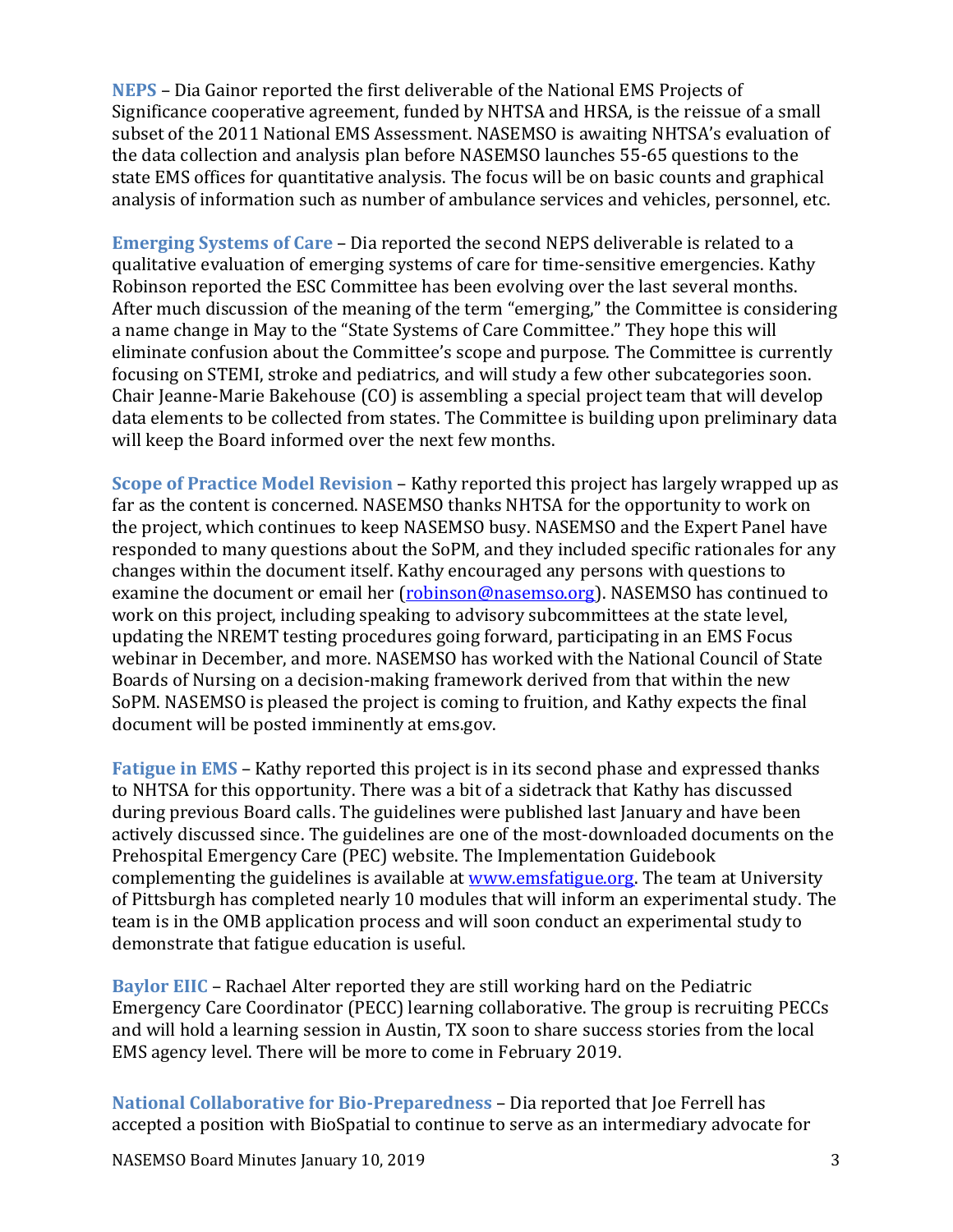state participation in the national collaborative. BioSpatial wishes to assure the NASEMSO Board that their continued commitment and partnership with NASEMSO is paramount to the ongoing success of their work. They have requested suggestions from the Board of how their corporate membership and sponsorship of the Annual Meeting might be attractive. Dia invited any Board members to contact her with ideas about how BioSpatial might sponsor NASEMSO in between the Annual Meeting and BioSpatial's state-by-state outreach events. Dia noted that BioSpatial is interested in participating in Executive Committee activities as well as those of Councils and Committees that are relevant to their work.

**REPLICA** – Dia reported that Dan Manz will now be employed by the NREMT to continue his work as the advocate for state enactment of REPLICA. There are multiple states contemplating this, and many states' legislative sessions are taking place this month and over the next few months. The Commission will hold its next in-person meeting in Salt Lake City in conjunction with the 2019 NASEMSO Annual Meeting.

Andy Gienapp requested on behalf of REPLICA Commission Chair Joe Schmider that the Commission should receive standing space on the Board agenda. Andy reported the Commission meets every two weeks, with their next call on January 18. The calls are open to the public unless specifically listed as a closed meeting. Andy clarified that the legal documents are still in progress, but Dan Manz's agreement will likely be between the Commission and Dan Manz (instead of NREMT and Dan). The Commission is working on setting up a checking account and designating bill-payers without a brick-and-mortar office. The Rules Committee is continuing to draft rules in preparation for a Commission vote in Salt Lake City. Andy expects those rules will be distributed on March 17 and public comments will be accepted in advance of the Commission vote in May. The Commission thanks Donna Tidwell for her service to the Commission and excellent representation of Tennessee.

**ToxCel Field Trauma Triage** – Dia reported NASEMSO has partnered with research firm ToxCel to engage three states' contribution of EMS and trauma data. ToxCel has a contract with NHTSA to perform an analysis identifying what, if any, non-physiologic indicators of severe trauma might be suggested by linked data from those three states. The draft analysis was submitted to NHTSA within the past few days and ToxCel is awaiting NHTSA feedback. There are some limitations due to the absence of linkage with motor vehicle crash records. There are some suggested indicators, such as restraint usage and other items, that were documented by EMS personnel but couldn't be validated in all three states against law enforcement officers' assessments. Nonetheless, Dia expects it will be a very informative paper. Dia noted that Cathy Gotschall, the initial contract representative, has left NHTSA. Dave Bryson confirmed that alternative NHTSA personnel will review and comment on the draft.

**NHTSA Naloxone Evidence-Based Guideline** – Mary Hedges reported the final naloxone project briefing took place on January 9 at the NAEMSP Annual Meeting. The team has submitted the three major deliverables: the evidence-based guideline (EBG) in September 2018; the protocol in the same month; and the training module to accompanies the protocol in December 2018. The third major deliverable, the performance measures, is due at the end of January. The EBG will be formatted as a manuscript and submitted to PEC for publication. Ken Williams, who is finalizing the manuscript before submission, added he

NASEMSO Board Minutes January 10, 2019 4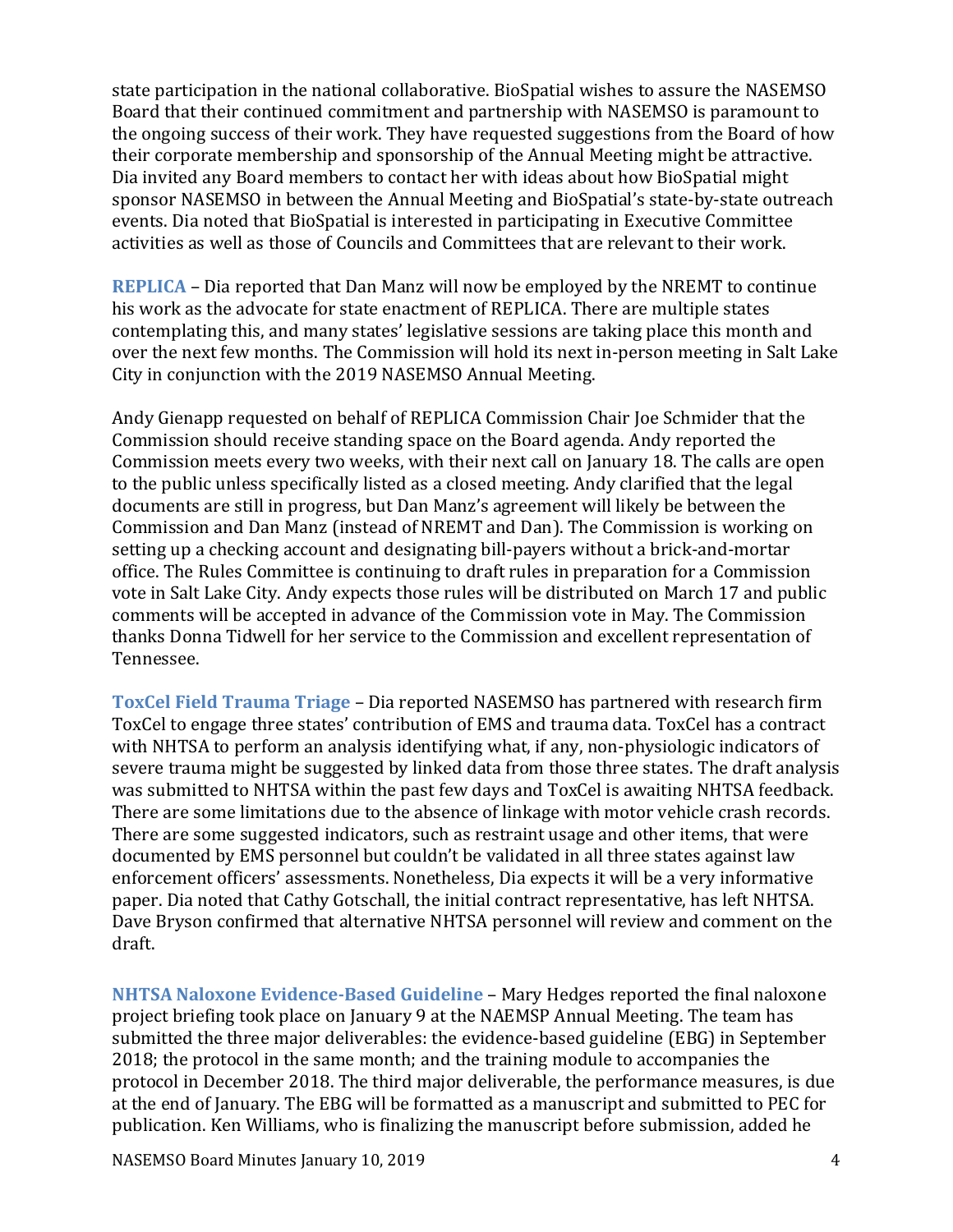has reached out to Jim Menegazzi of PEC to request a meeting at the NAEMSP Annual Meeting.

**Safe Transport of Children Crash Test** – Dia confirmed the Executive Committee approved the use of NASEMSO funds to develop definitive proposals and evaluate the existing financial commitments that have already been made by multiple sources. Dia confirmed the EC's conclusion that we can use those funds to secure more funds and to pay the consultant, Jim Green of NIOSH.

**ACS-COT Records Linkage Joint Policy Statement** – Dia reported this joint statement has been submitted to NHTSA for review and they expect to receive NHTSA comments and submit it to the NASEMSO Board for consideration and possible approval at a forthcoming meeting.

**New NASEMSO website** – Dia encouraged the Board to contact NASEMSO staff, especially website admin Jay Bradshaw [\(jay@nasemso.org\)](mailto:jay@nasemso.org), with any questions or concerns about nasemso.org. Dia has received two requests to take down a page that describes ambulance requirements because it was not up to date and/or did not include states that adopted the Commission on Accreditation of Ambulance Services (CAAS) statement as a criteria. Dia requested the Board's blessing to distribute that map to states to modify the information specific to their state. Dia noted that keeping the sheet current is very important, and that NASEMSO regularly receives feedback about its value for not only our members but also governmental interests.

**ACTION:** Dia clarified her request for Board consensus to distribute the map to the AVL Committee and then state EMS directors. With no objections voiced, the Board granted approval of that strategy.

# **ACTION ITEMS**

# **Executive Committee At Large Member (Electronic Vote Needed)**

Keith proposed the Board conduct an electronic vote rather than wait until the Annual Meeting to vote in person. Dia confirmed the period of nominations closed the previous day (Wednesday at 5:00 PM ET) and the voting information would be distributed just after this meeting.

#### **MDC Code of Ethics for EMS Physician Medical Directors**

Ken Williams reported from the NAEMSP conference in Austin about the MDC's code of ethics, which they began to develop about a year prior. Ken noted that ACEP and many other physician organizations have codes of ethics in place. Ken indicated his hopes that the MDC's code of ethics could become a joint document between ACEP, NAEMSP and NASEMSO.

**ACTION:** Paul Patrick motioned, and Andy seconded, that the Board should approve the concept and this draft, and give Ken permission to discuss the code with NAEMSP and the ACEP Physicians Committee. The motion passed unanimously.

#### **DISCUSSION ITEMS**